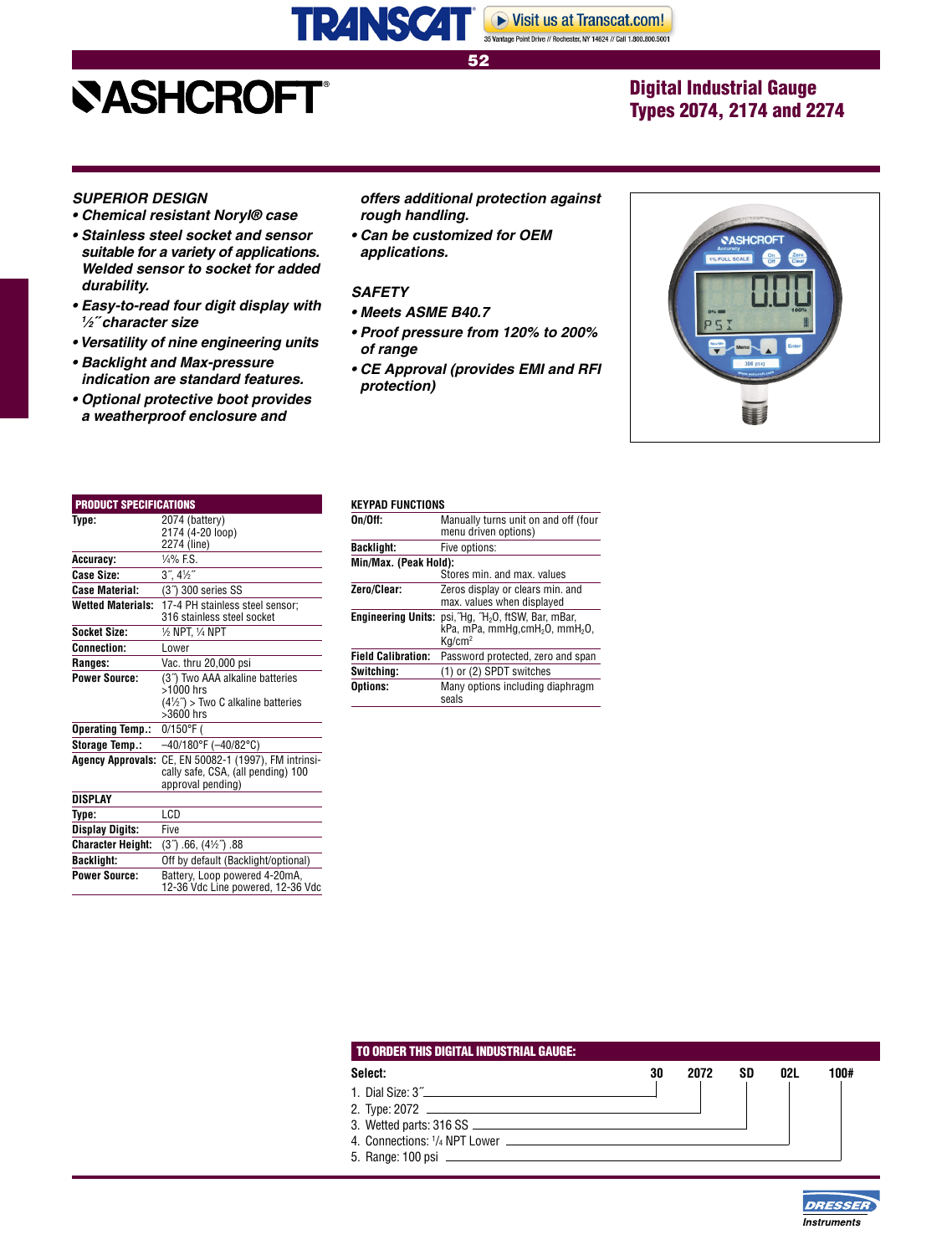# **NASHCROFT®**

## Digital Industrial Gauge Types 2074, 2174 and 2274

#### **SUPERIOR DESIGN**

- **Chemical resistant Noryl® case**
- **Stainless steel socket and sensor suitable for a variety of applications. Welded sensor to socket for added durability.**
- **Easy-to-read four digit display with 1 ⁄2˝ character size**
- **Versatility of nine engineering units**
- **Backlight and Max-pressure indication are standard features.**
- **Optional protective boot provides**

#### **a weatherproof enclosure and offers additional protection against rough handling.**

**• Can be customized for OEM applications.**

#### **SAFETY**

- **Meets ASME B40.7**
- **Proof pressure from 120% to 200% of range**
- **CE Approval (provides EMI and RFI protection)**



| <b>PRODUCT SPECIFICATIONS</b> |                                                                                                                         |
|-------------------------------|-------------------------------------------------------------------------------------------------------------------------|
| Type:                         | 2074 (battery)<br>2174 (4-20 loop)<br>2274 (line)                                                                       |
| Accuracy:                     | $\frac{1}{4}$ % F.S.                                                                                                    |
| Case Size:                    | $3^{\prime\prime}$ , $4\frac{1}{2}^{\prime\prime}$                                                                      |
| <b>Case Material:</b>         | (3 <sup>7</sup> ) 300 series SS                                                                                         |
| <b>Wetted Materials:</b>      | 17-4 PH stainless steel sensor;<br>316 stainless steel socket                                                           |
| <b>Socket Size:</b>           | 1/2 NPT. 1/4 NPT                                                                                                        |
| <b>Connection:</b>            | Lower                                                                                                                   |
| Ranges:                       | Vac. thru 20,000 psi                                                                                                    |
| <b>Power Source:</b>          | (3 <sup>"</sup> ) Two AAA alkaline batteries<br>>1000 hrs<br>$(4\frac{1}{2})$ > Two C alkaline batteries<br>$>3600$ hrs |
| <b>Operating Temp.:</b>       | 0/150°F (                                                                                                               |
| Storage Temp.:                | $-40/180$ °F ( $-40/82$ °C)                                                                                             |
| <b>Agency Approvals:</b>      | CE, EN 50082-1 (1997), FM intrinsi-<br>cally safe, CSA, (all pending) 100<br>approval pending)                          |
| <b>DISPLAY</b>                |                                                                                                                         |
| Type:                         | LCD                                                                                                                     |
| <b>Display Digits:</b>        | Five                                                                                                                    |
| <b>Character Height:</b>      | $(37)$ .66, $(4\frac{1}{2})$ .88                                                                                        |
| <b>Backlight:</b>             | Off by default (Backlight/optional)                                                                                     |
| <b>Power Source:</b>          | Battery, Loop powered 4-20mA,<br>12-36 Vdc Line powered, 12-36 Vdc                                                      |
|                               |                                                                                                                         |

#### **KEYPAD FUNCTIONS**

| . <i>.</i>                |                                                                                                                                 |  |  |  |  |
|---------------------------|---------------------------------------------------------------------------------------------------------------------------------|--|--|--|--|
| On/Off:                   | Manually turns unit on and off (four<br>menu driven options)                                                                    |  |  |  |  |
| Backlight:                | Five options:                                                                                                                   |  |  |  |  |
| Min/Max. (Peak Hold):     |                                                                                                                                 |  |  |  |  |
|                           | Stores min, and max, values                                                                                                     |  |  |  |  |
| Zero/Clear:               | Zeros display or clears min. and<br>max. values when displayed                                                                  |  |  |  |  |
| Engineering Units:        | psi, Hg, H <sub>2</sub> O, ftSW, Bar, mBar,<br>$kPa$ , mPa, mmHg, cmH <sub>2</sub> O, mmH <sub>2</sub> O,<br>Ka/cm <sup>2</sup> |  |  |  |  |
| <b>Field Calibration:</b> | Password protected, zero and span                                                                                               |  |  |  |  |
| Switchina:                | (1) or (2) SPDT switches                                                                                                        |  |  |  |  |
| Options:                  | Many options including diaphragm<br>seals                                                                                       |  |  |  |  |
|                           |                                                                                                                                 |  |  |  |  |

| Select:                                                | 30 | 2072 | SD | 02L | 100# |
|--------------------------------------------------------|----|------|----|-----|------|
| 1. Dial Size: 3"                                       |    |      |    |     |      |
|                                                        |    |      |    |     |      |
|                                                        |    |      |    |     |      |
| 4. Connections: <sup>1</sup> / <sub>4</sub> NPT I ower |    |      |    |     |      |
|                                                        |    |      |    |     |      |